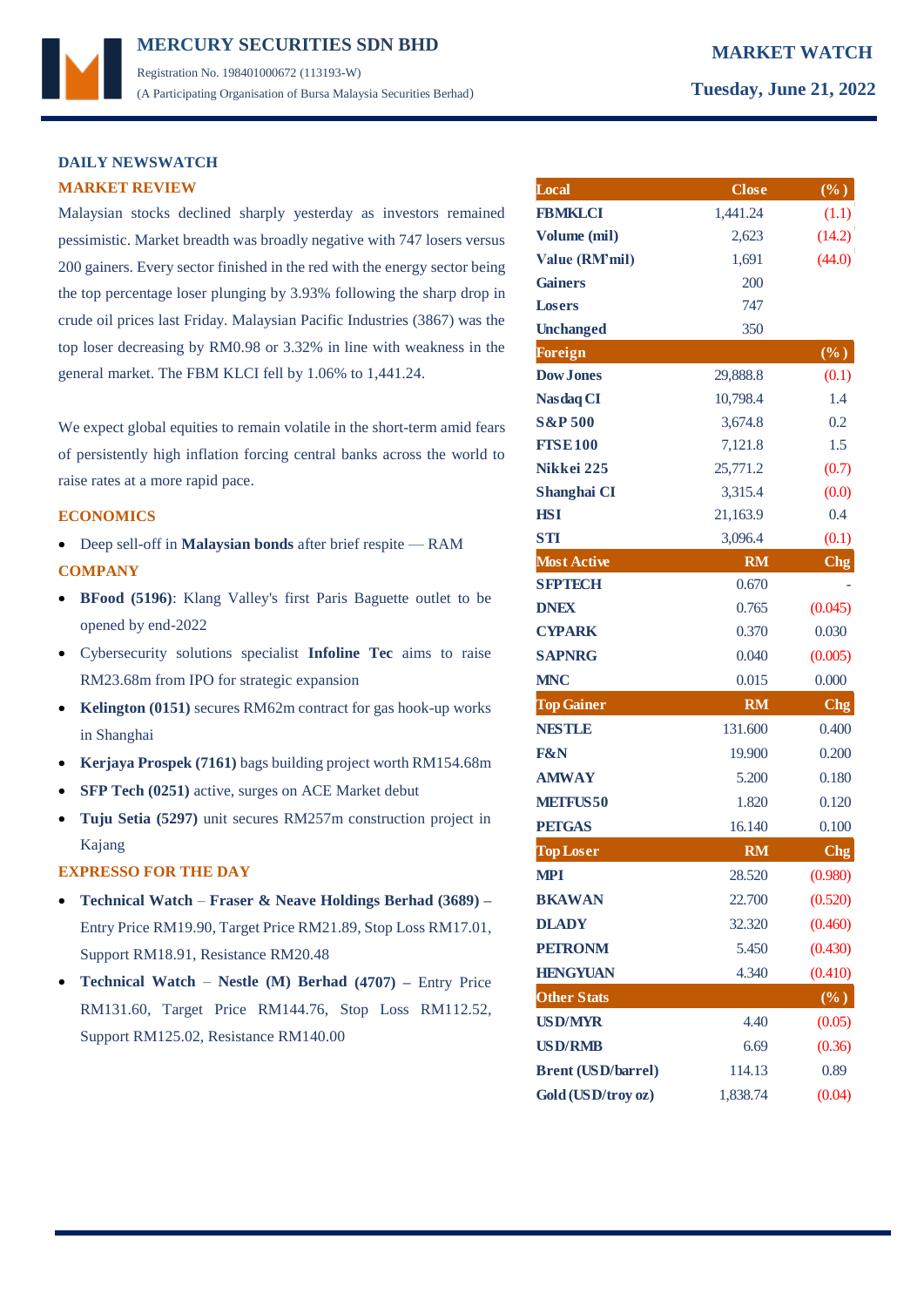

Registration No. 198401000672 (113193-W) (A Participating Organisation of Bursa Malaysia Securities Berhad) **Tuesday, June 21, 2022**

# **DAILY NEWSWATCH**

# **ECONOMICS**

**Malaysian bonds** saw a deep sell-off in the first half of June 2022 after a brief respite in May 2022 as investors were spooked in early June by an acceleration in the most-recent US inflation print, which led to expectation of more aggressive US interest rate hikes to fight rising consumer prices, according to RAM Rating Services Bhd on Monday. (The Edge)

## **COMPANY**

**Berjaya Food Bhd (5196)** said on Monday that its 50:50 joint venture with Paris Baguette Singapore plans to open the first Paris Baguette outlet in the Klang Valley by the end of 2022. (The Edge)

IT infrastructure and cybersecurity solutions specialist **Infoline Tec Group Bhd**, which is slated to list on the ACE Market of Bursa Malaysia on July 13, aims to raise about RM23.68m from the IPO exercise, to enhance its capabilities and strengthen its market position to meet growing demand for IT solutions. (The Edge)

**Kelington Group Bhd (0151)** has secured a contract worth RMB94m (about RM62m) from China's largest semiconductor foundry to perform gas hook-up works in Shanghai, China. (The Edge)

**Kerjaya Prospek Group Bhd (7161)** has bagged a contract worth RM154.68m for a residential development project in Kuala Lumpur. (The Edge)

**SFP Tech Holdings Bhd (0251)** made a strong debut on the ACE Market of Bursa Malaysia with an opening price of 60 sen, representing a premium of 30 sen or 100% above its initial public offering price of 30 sen. (The Edge)

**Tuju Setia Bhd (5297)** on Monday (June 20) said its wholly-owned Pembinaan Tuju Setia Sdn Bhd has secured a construction contract worth RM257m for a mixed project in Kajang, Selangor. (The Edge)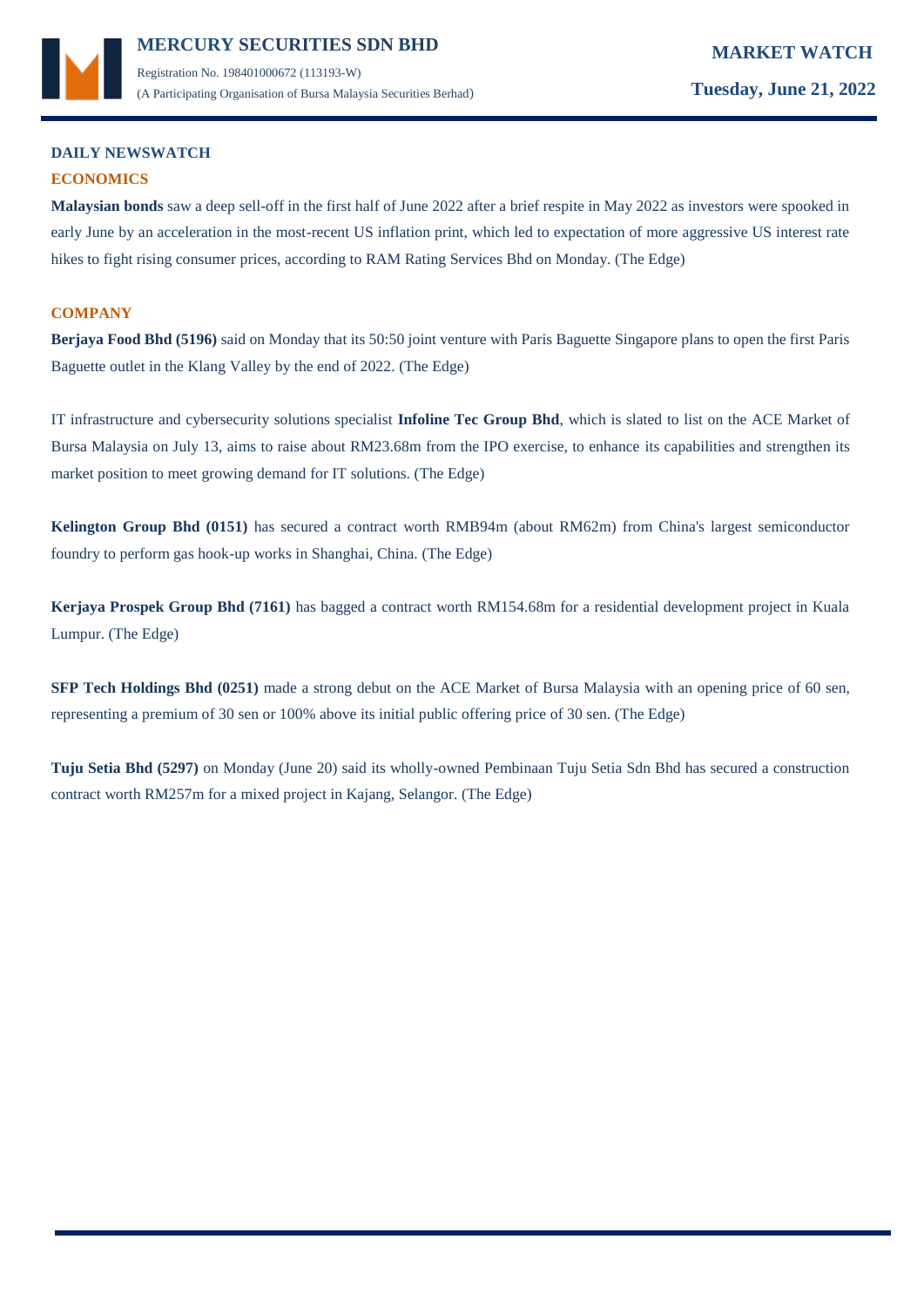Registration No. 198401000672 (113193-W) (A Participating Organisation of Bursa Malaysia Securities Berhad) **Tuesday, June 21, 2022**

# **FRASER & NEAVE HOLDINGS BERHAD**

**Technical Watch - "BUY on Potential Reversal"**

**Bloomberg: FNH MK | KLSE Stock Code: 3689**

**Main Market Consumer Products & Services Subsector – F & B**

Fraser & Neave Holdings Berhad is an investment holding company which provides management services. The Company, through its subsidiaries, manufactures and sells glass containers, soft drinks, and dairy products. Fraser & Neave also operates in property

**Current Price: RM19.90 Target Price: RM21.89**

## **Investment Highlights**

On a downtrend, the stock is currently trading below the MA20. We think there is a potential reversal supported by a tweezer bottom and a strong momentum on the stock  $(RSI > 50)$ .

With lower volatility as seen from a contracting bollinger band, we think that prices could potentially trade with higher downside risk moving forward. Trading within the 2SD, we project a 10% upside to the current price, expect EMA and SMA to hold moving forward.





# **Fundamentals**

|                                                          | $2Y$ Avg $(x)$ | $5Y$ Avg $(x)$ | $10Y$ Avg $(x)$ |  |  |  |  |
|----------------------------------------------------------|----------------|----------------|-----------------|--|--|--|--|
| P/E                                                      | 24.9           | 28.0           | 24.1            |  |  |  |  |
| P/B                                                      | 3.5            | 4.2            | 3.8             |  |  |  |  |
| P/CF                                                     | 22.3           | 24.6           | 22.2            |  |  |  |  |
| P/S                                                      | 2.4            | 2.6            |                 |  |  |  |  |
| $20F - C - 1.0 - 1.1 - 1.0$<br>Contractor and the season |                |                |                 |  |  |  |  |

**\***CF – Cashflow per share, S – Sales per share **Ronnie Tan**

ronnie-tan@mersec.com.my

**Company Overview**

development and investment.

| <b>Entry Price</b>          | RM19.90                         |
|-----------------------------|---------------------------------|
| Market Cap (m)              | RM7,298.9                       |
| 52w high                    | RM28.82                         |
| 52w low                     | RM19.24                         |
| <b>Stop Loss</b>            | <b>RM17.01</b>                  |
| <b>Immediate Support</b>    | RM18.91                         |
| <b>Immediate Resistance</b> | RM20.48 (Previous high)         |
| Moving Average (EMA)        | <b>Bearish</b>                  |
| Moving Average (SMA)        | <b>Bearish</b>                  |
| Bollinger Bands (Long Run)  | Less volatile over the long run |
| <b>RSI</b>                  | <b>Strong Momentum</b>          |
| Volume (4-Weeks Average)    | 145,500.9                       |
|                             |                                 |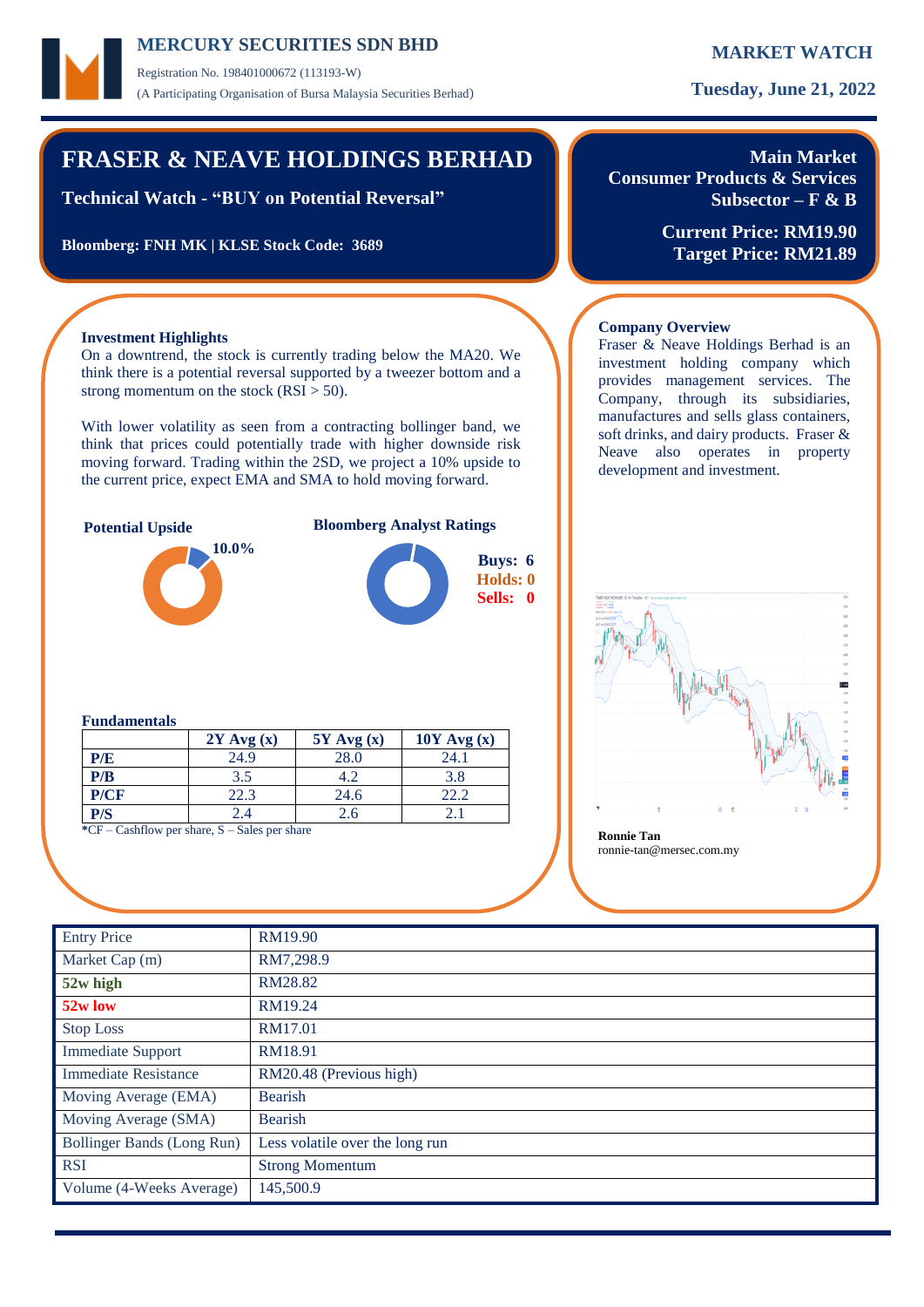Registration No. 198401000672 (113193-W) (A Participating Organisation of Bursa Malaysia Securities Berhad) **Tuesday, June 21, 2022**

# **Nestle (M) Berhad**

**Technical Watch - "BUY on Potential Reversal"**

**Bloomberg: NESZ MK | KLSE Stock Code: 4707**

# **Main Market Consumer Products & Services**

**Subsector – F&B**

**Current Price: RM131.60 Target Price: RM144.76**

## **Investment Highlights**

On a downtrend, the stock is currently trading below the MA20. We think that there is a potential reversal supported by an inverted hammer coupled with a strong momentum on the stock  $(RSI > 50)$ .

With higher volatility as seen from an expanding bollinger band, we think that prices could potentially trade with higher downside risk. Trading within 2SD, we project a 10% upside to the current price, expect EMA and SMA to crossover moving forward.





## **Company Overview** Nestle (Malaysia) Berhad is an

investment holding company. The Company, through its subsidiaries, markets and sells powdered milk and drinks, liquid milk and juices, instant coffee, and instant noodles. Nestle also manufactures and provides packaging for culinary and chocolate-based food products and trades flavoring ingredients.



### **Fundamentals**

|      | $2Y$ Avg $(x)$ | $5Y$ Avg $(x)$ | $10Y$ Avg $(x)$ |
|------|----------------|----------------|-----------------|
| P/E  | 55.1           | 49.2           | 36.7            |
| P/BV | 50.8           | 44.8           | 31.3            |
| P/CF | 36.6           | 36.7           | 27.6            |
| P/S  | 5.6            | 5.5            |                 |

**\***CF – Cashflow per share, S – Sales per share **Ronnie Tan**

| <b>Entry Price</b>                | RM131.60                        |
|-----------------------------------|---------------------------------|
| Market Cap (m)                    | RM30,860.2                      |
| 52w high                          | RM140.00                        |
| $52w$ low                         | RM130.50                        |
| <b>Stop Loss</b>                  | RM112.52                        |
| <b>Immediate Support</b>          | RM125.02                        |
| <b>Immediate Resistance</b>       | RM140.00 (Previous high)        |
| Moving Average (EMA)              | <b>Bearish</b>                  |
| Moving Average (SMA)              | <b>Bearish</b>                  |
| <b>Bollinger Bands (Long Run)</b> | More volatile over the long run |
| <b>RSI</b>                        | <b>Rising Momentum</b>          |
| Volume (4-Weeks Average)          | 68,063.3                        |
|                                   |                                 |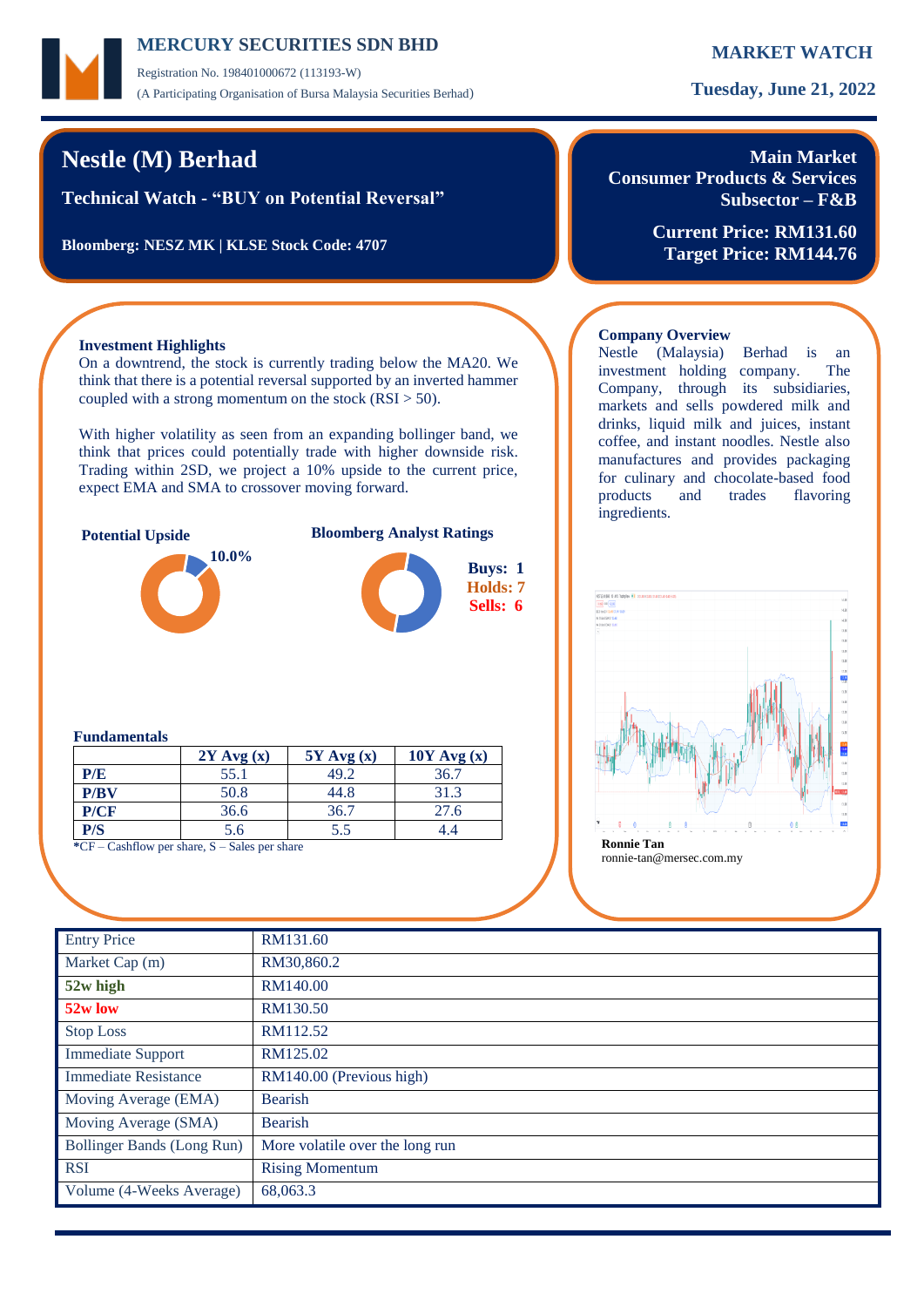

Registration No. 198401000672 (113193-W) (A Participating Organisation of Bursa Malaysia Securities Berhad) **Tuesday, June 21, 2022**

## **TECHNICAL ANALYSIS SCOREBOARD**

| <b>Recommendation</b><br><b>Date</b> | <b>Stock</b>        | <b>Code</b> | <b>Entry</b><br>(RM) | <b>Prev</b><br><b>Close</b><br>(RM) | <b>Stop</b><br>Loss<br>(RM) | <b>TP</b><br>(RM) | <b>Day</b><br><b>Change</b><br>(%) | Gain/<br><b>Loss</b><br>from TP<br>(%) | <b>Remark</b>       |
|--------------------------------------|---------------------|-------------|----------------------|-------------------------------------|-----------------------------|-------------------|------------------------------------|----------------------------------------|---------------------|
| 23/5/2022                            | Caely               | 7154        | 0.410                | 0.320                               | 0.350                       | 0.450             | $-11.1$                            | $-22.0$                                | ä,                  |
| 23/5/2022                            | Flbhd               | 5197        | 1.520                | 1.260                               | 1.300                       | 1.670             | 0.0                                | $-17.1$                                | <b>SL Triggered</b> |
| 24/5/2022                            | GentingBhd          | 3182        | 4.900                | 4.530                               | 4.190                       | 5.390             | $-0.7$                             | $-7.6$                                 |                     |
| 24/5/2022                            | <b>GOB</b>          | 1147        | 0.310                | 0.270                               | 0.260                       | 0.340             | $-5.3$                             | $-12.9$                                | <b>SL Triggered</b> |
| 25/5/2022                            | Tambun              | 5191        | 1.020                | 0.825                               | 0.870                       | 1.120             | $-1.2$                             | $-19.1$                                | <b>SL Triggered</b> |
| 25/5/2022                            | <b>SCGM</b>         | 7247        | 2.400                | 2.260                               | 2.050                       | 2.640             | $-0.4$                             | $-5.8$                                 |                     |
| 26/5/2022                            | Genetec             | 0104        | 2.390                | 2.010                               | 2.040                       | 2.630             | $-3.4$                             | $-15.9$                                |                     |
| 26/5/2022                            | <b>Bumi</b>         | 5210        | 0.440                | 0.390                               | 0.380                       | 0.480             | $-4.9$                             | $-11.4$                                |                     |
| 27/5/2022                            | Choobee             | 5797        | 2.360                | 1.910                               | 2.020                       | 2.600             | $-3.5$                             | $-19.1$                                | <b>SL Triggered</b> |
| 27/5/2022                            | <b>EPMB</b>         | 7773        | 1.100                | 0.935                               | 0.940                       | 1.210             | $-0.5$                             | $-15.0$                                | <b>SL Triggered</b> |
| 30/5/2022                            | Jag                 | 0024        | 0.390                | 0.345                               | 0.320                       | 0.430             | 0.0                                | $-11.5$                                | ÷.                  |
| 30/5/2022                            | Padini              | 7052        | 3.200                | 3.270                               | 2.800                       | 3.520             | $-3.0$                             | 2.2                                    |                     |
| 31/5/2022                            | Hexind              | 0161        | 0.320                | 0.335                               | 0.270                       | 0.350             | $-1.5$                             | 4.7                                    |                     |
| 31/5/2022                            | <b>Myeg</b>         | 0138        | 0.890                | 0.835                               | 0.760                       | 0.980             | $-1.8$                             | $-6.2$                                 |                     |
| 1/6/2022                             | <b>PIE</b>          | 7095        | 3.050                | 3.050                               | 2.610                       | 3.360             | $-0.7$                             | 0.0                                    |                     |
| 1/6/2022                             | Hextar              | 5151        | 1.670                | 1.540                               | 1.430                       | 1.840             | $-1.3$                             | $-7.8$                                 | ٠                   |
| 2/6/2022                             | GentingBhd          | 3182        | 5.200                | 4.530                               | 4.450                       | 5.720             | $-0.7$                             | $-12.9$                                |                     |
| 2/6/2022                             | <b>Scientex</b>     | 4731        | 3.710                | 3.480                               | 3.170                       | 4.080             | $-3.1$                             | $-6.2$                                 |                     |
| 3/6/2022                             | Guan                | 5102        | 2.610                | 2.460                               | 2.219                       | 2.880             | $-1.6$                             | $-5.7$                                 |                     |
| 3/6/2022                             | Inari               | 0166        | 2.810                | 2.600                               | 2.400                       | 3.090             | $-1.1$                             | $-7.5$                                 |                     |
| 7/6/2022                             | Sedania             | 0178        | 0.460                | 0.405                               | 0.390                       | 0.500             | $-1.2$                             | $-12.0$                                | SL Triggered        |
| 7/6/2022                             | Jtiasa              | 4383        | 0.760                | 0.660                               | 0.650                       | 0.830             | 0.8                                | $-13.2$                                |                     |
| 8/6/2022                             | <b>AEON</b>         | 6599        | 1.530                | 1.390                               | 1.310                       | 1.680             | $-2.8$                             | $-9.2$                                 |                     |
| 8/6/2022                             | Bonia               | 9288        | 2.700                | 2.220                               | 2.310                       | 2.870             | $-7.1$                             | $-17.8$                                | <b>SL Triggered</b> |
| 9/6/2022                             | F&N                 | 3689        | 22.550               | 19.800                              | 17.530                      | 20.500            | 0.5                                | $-12.2$                                |                     |
| 9/6/2022                             | <b>PIE</b>          | 7095        | 3.700                | 3.050                               | 2.870                       | 3.360             | $-0.7$                             | $-17.6$                                |                     |
| 10/6/2022                            | Westports           | 5246        | 3.650                | 3.590                               | 3.120                       | 4.020             | 0.0                                | $-1.6$                                 |                     |
| 10/6/2022                            | <b>KFIMA</b>        | 6491        | 2.810                | 2.490                               | 2.400                       | 3.090             | 0.8                                | $-11.4$                                |                     |
| 13/6/2022                            | <b>DUFU</b>         | 7233        | 2.860                | 2.700                               | 2.450                       | 3.150             | $-1.5$                             | $-5.6$                                 |                     |
| 13/6/2022                            | <b>MISC</b>         | 3816        | 7.150                | 7.180                               | 6.110                       | 7.870             | $-2.8$                             | 0.4                                    |                     |
| 14/6/2022                            | PublicBank          | 1295        | 4.480                | 4.440                               | 3.830                       | 4.930             | $-1.1$                             | $-0.9$                                 |                     |
| 14/6/2022                            | <b>IOICORP</b>      | 1961        | 4.060                | 3.970                               | 3.470                       | 4.470             | $-1.7$                             | $-2.2$                                 |                     |
| 15/6/2022                            | ToyoVen             | 7173        | 0.550                | 0.500                               | 0.470                       | 0.610             | $-10.7$                            | $-9.1$                                 | TP Achieved         |
| 15/6/2022                            | FarmFresh           | 5306        | 1.600                | 1.520                               | 1.370                       | 1.760             | $-1.9$                             | $-5.0$                                 |                     |
| 16/6/2022                            | <b>HLIndustries</b> | 3301        | 8.860                | 8.640                               | 7.580                       | 9.750             | $-1.6$                             | $-2.5$                                 |                     |
| 16/6/2022                            | ChongBee            | 5797        | 2.010                | 1.910                               | 1.720                       | 2.210             | $-3.5$                             | $-5.0$                                 |                     |
| 17/6/2022                            | PowerRoot           | 7237        | 1.660                | 1.670                               | 1.420                       | 1.830             | 0.0                                | 0.6                                    |                     |
| 17/6/2022                            | DutchLady           | 3026        | 33.200               | 32.320                              | 28.390                      | 36.520            | $-1.4$                             | $-2.7$                                 |                     |
| 20/6/2022                            | F&N                 | 3689        | 19.900               | 19.800                              | 17.010                      | 21.890            | 0.5                                | $-0.5$                                 |                     |
| 20/6/2022                            | <b>Nestle</b>       | 4707        | 131.600              | 131.600                             | 112.520                     | 144.760           | 0.3                                | 0.0                                    |                     |
| <i>*TP=Target Price</i>              |                     |             |                      |                                     |                             |                   |                                    |                                        |                     |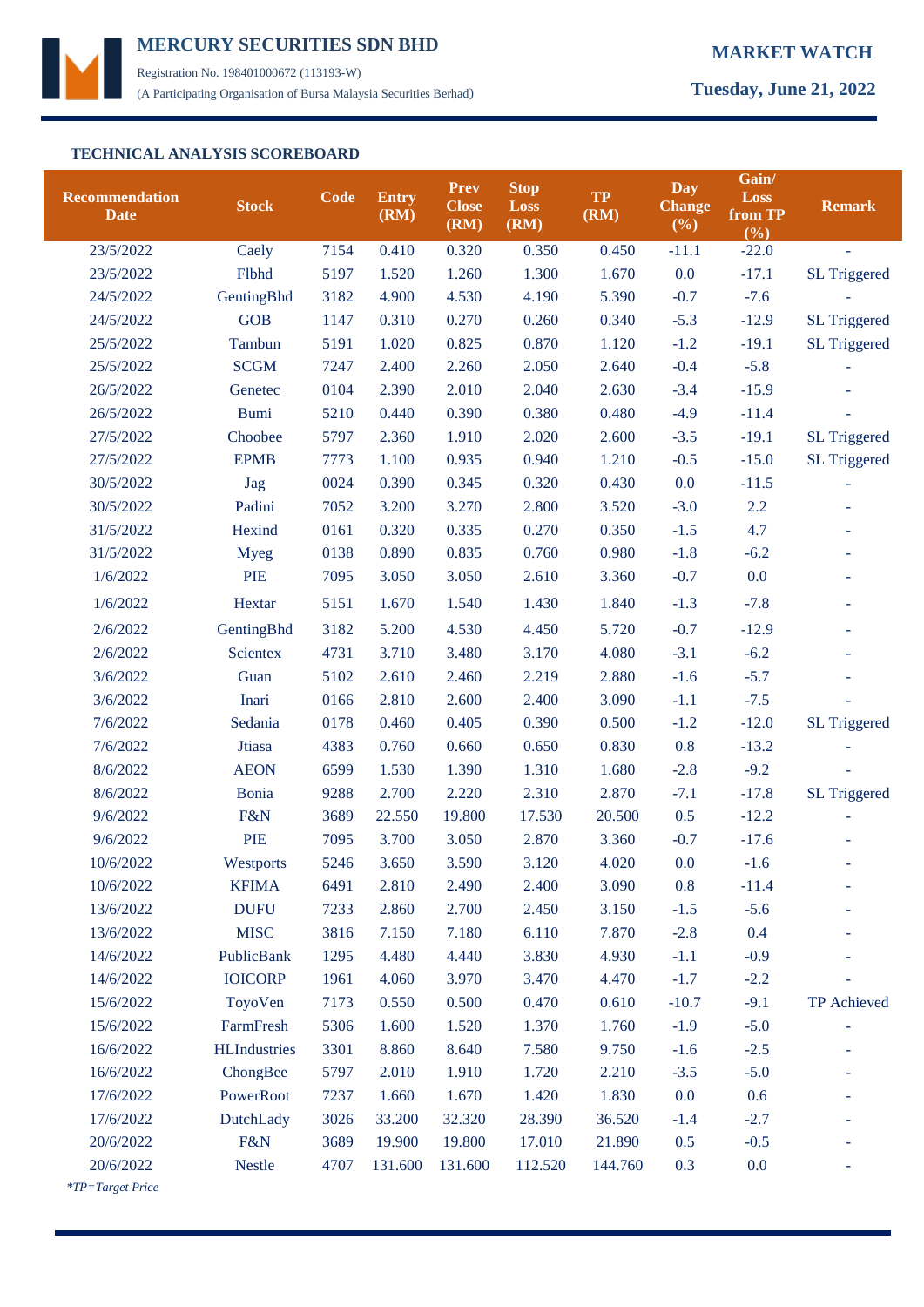Registration No. 198401000672 (113193-W) (A Participating Organisation of Bursa Malaysia Securities Berhad) **Tuesday, June 21, 2022**

## **STOCK SELECTION BASED ON DIVIDEND YIELD**

| <b>Company</b>                        | <b>Sector</b> | <b>Price</b><br><b>RM</b> | <b>Dividend / Share</b><br><b>RM</b> | <b>Dividend Yield</b><br>$(\%)$ |
|---------------------------------------|---------------|---------------------------|--------------------------------------|---------------------------------|
| <b>AmFirst REIT</b>                   | <b>REIT</b>   | 0.380                     | 0.04                                 | 10.2                            |
| <b>SHL Consolidated Bhd</b>           | Property      | 1.900                     | 0.18                                 | 9.5                             |
| <b>British American Tobacco Malay</b> | Consumer      | 11.500                    | 0.89                                 | 7.8                             |
| Pharmaniaga Bhd                       | Consumer      | 0.600                     | 0.05                                 | 7.7                             |
| <b>UOA REIT</b>                       | <b>REIT</b>   | 1.160                     | 0.09                                 | 7.4                             |
| Al-'Aqar Healthcare REIT              | <b>REIT</b>   | 1.170                     | 0.09                                 | 7.4                             |
| Amanahraya REIT                       | <b>REIT</b>   | 0.625                     | 0.04                                 | 7.1                             |
| Uchi Technologies Bhd                 | Industrial    | 3.000                     | 0.20                                 | 6.7                             |
| Malayan Banking Bhd                   | Finance       | 8.660                     | 0.56                                 | 6.4                             |
| Tambun Indah Land Bhd                 | Property      | 0.825                     | 0.05                                 | 6.4                             |
| Magnum Bhd                            | Consumer      | 1.610                     | 0.10                                 | 6.3                             |
| Malaysia Building Society Bhd         | Finance       | 0.575                     | 0.04                                 | 6.1                             |
| Capitaland Malaysia Trust             | <b>REIT</b>   | 0.560                     | 0.03                                 | 6.1                             |
| Hong Leong Industries Bhd             | Industrial    | 8.640                     | 0.52                                 | 6.0                             |
| Matrix Concepts Holdings Bhd          | Property      | 2.380                     | 0.14                                 | 6.0                             |

*Source: Bloomberg*

*User guide: Mercury Securities compile a list of dividend stocks for conservative long term passive investors looking for regular income while keeping the investment intact.*

*Methodology: The list below is made up of stocks that pay high dividend (Estimate dividend yield >4%) and paying dividend consistently (Paid dividend for the last 3 years*)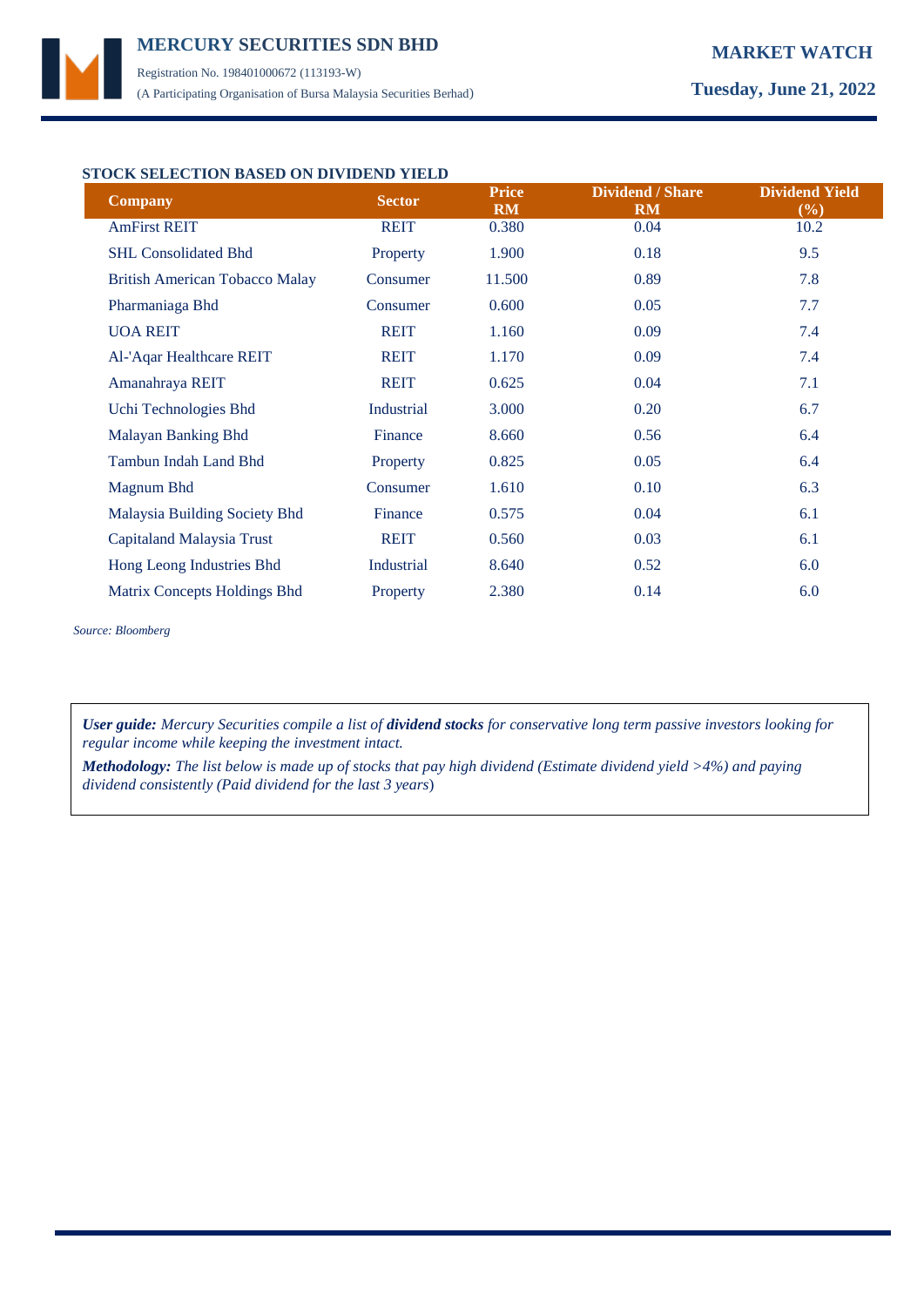

## **SECTORIAL VALUATION**

The chart below depicts the performance of the respective KLCI sectors over a five-year period including the current and forward P/E. The sector's performance is ranked against each other based on absolute returns for that particular year. The user can track the historical performance of respective sectors and notice that the technology sector is the best performing sector over a five-year period between 2016 and 2020 with a compound annual growth rate. The user will also be able to identify sector value based on the current P/E and the corresponding 5-year high, low and average P/E. For example, finance sector PE is currently at 11.4 times against 5-year average P/E of 12.2 times, suggesting financials valuation is in line with the average of 12.2 times.

| <b>Index</b>     | <b>Return</b><br>(%) | <b>Valuation P/E</b><br>(X) |                          |                     |                |              |
|------------------|----------------------|-----------------------------|--------------------------|---------------------|----------------|--------------|
|                  | <b>YTD</b>           |                             | 5 - Years                |                     | <b>Current</b> | $1 Yr - Fwd$ |
|                  |                      | <b>High</b>                 | Low                      | Avg                 |                |              |
| <b>KLCI</b>      | (7.9)                | 21.3                        | 14.5                     | 17.4                | 14.5           | 12.5         |
| Finance          | 3.4                  | 13.0                        | 11.5                     | 12.4                | 12.4           | 9.7          |
| Property         | (10.1)               | 13.8                        | 11.2                     | 12.3                | 12.3           | 9.6          |
| Plantation       | 8.4                  | 94.6                        | 9.1                      | 43.4                | 9.1            | 13.2         |
| Consumer         | (5.0)                | 25.6                        | 11.5                     | 21.4                | 11.5           | 16.3         |
| Technology       | (36.4)               | 29.8                        | 19.1                     | 24.0                | 20.8           | 19.7         |
| Construction     | (1.2)                | 22.2                        | 14.4                     | 18.0                | 14.4           | 11.2         |
| Energy           | (1.6)                | ÷                           | $\overline{\phantom{a}}$ | $\bar{\phantom{a}}$ | 9.9            | 8.8          |
| Health care      | (29.6)               | 52.6                        | 8.4                      | 30.5                | 8.4            | 20.9         |
| Ind Prod         | (9.5)                | 38.6                        | 10.1                     | 23.7                | 10.1           | 11.0         |
| <b>REIT</b>      | 0.4                  | ÷                           | $\overline{\phantom{a}}$ | $\blacksquare$      | 27.1           | 15.9         |
| Telco            | (14.7)               | 25.1                        | 21.6                     | 23.3                | 21.6           | 16.0         |
| Transportations  | (7.2)                | ۰                           | $\overline{\phantom{a}}$ | ٠                   | ۰              | 15.6         |
| <b>Utilities</b> | (5.9)                | ۰                           |                          |                     | 14.3           | 12.1         |

 *Source: Bloomberg*